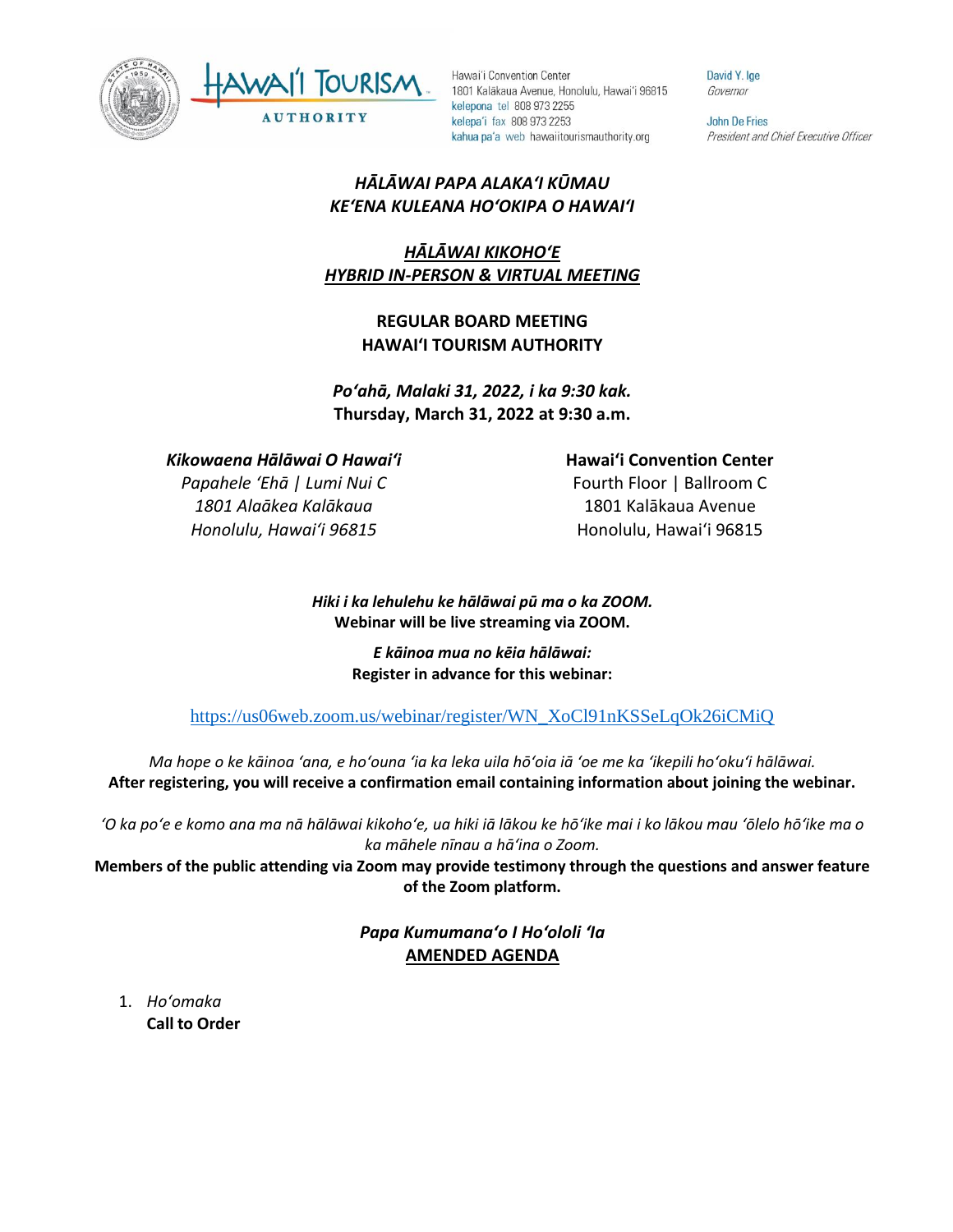

David Y. Ige Governor

John De Fries President and Chief Executive Officer

- 2. *E Mālama ʻIa Ana Ke Kikolā I Hiki Ke Hoʻolauna ʻIa Nā Lālā Papa Luna Hoʻokele A Me Nā Kānaka ʻĒ Aʻe E Komo Pū Ana Ma Ka Hālāwai* **Roll Call** to Announce Name of Participating Board Members and to Identify Who Else is Present with Board Member if Location is Nonpublic
- 3. *Wehena* **Opening Cultural Protocol**
- 4. *ʻĀpono I Ka Moʻoʻōlelo Hālāwai* **Approval of Minutes** of the February 24, 2022 Board Meeting
- 5. *Hō'ike Lālā*

Report of **Permitted Interactions** at an Informational Meeting or Presentation Not Organized by the Board Under HRS section 92-2.5(c)

6. *Hōʻike A Ka Luna Hoʻokele*

**Reports of the Chief Executive Officer/Chief Administrative Officer/Chief Brand Officer**

- a. *Hōʻike No Ka Hoʻokō I Nā Pāhana HTA Like ʻOle* Relating to Update on **HTA's Programs During February 2022**
- b. *Hōʻike No Ko HTA Hoʻokō I Ka Papahana Hoʻokele Huliau* Relating to Update on **HTA's Implementation of Change Management Plan**
- *c. Ka Hōʻikeʻike a Me Ke Kūkākūkā Mai Ko Ke Kūlanakauhale a Kalana o Honolulu Māhele Keʻena Hoʻolako Wai, e Pili Pū Ana i Nā Hihia Wai E Pā Nei i Ka ʻOihana Kipa Malihini* Presentation and Discussion by the **City and County of Honolulu's Board of Water Supply on Water-Related Matters Impacting the Visitor Industry**
- 7. *Ka Nū Hou Mai Ke Kōmike Papa Luna Hoʻokele a Hōʻoia Loi Helu Administrative and Audit Standing Committee* Update
	- a. *Ke Kūkākūkā, a Me Ka Hāpai Manaʻo/Ka Hana Pili i Ka Loiloi Kūmakahiki o Ka Hana a Ka Pelekikena & Luna Hoʻokō Nui o HTA* Discussion, Recommendations and/or Action **Regarding the Annual Evaluation of the HTA President & Chief Executive Officer's Performance**
	- b. *Ka Nāʻana, Ke Kūkākūkā, a Me Ka Hana Pili i Ko Ke Keʻena Kuleana Hoʻokipa o Hawaiʻi Mau Kōmike Manaʻo Hoʻokō, Hana, a Hoʻokolokolo, E Like Me Ka Mea i Walaʻau ʻIa Ma Malaki 24, 2022 Ma Ka Hālāwai Kōmike Papa Luna Hoʻokele a Hōʻoia Loi Helu* Review, Discussion and Action on Hawai'i Tourism Authority's Policies, Procedures, and Investigatory Committees as Discussed at the March 24, 2022 *Administrative and Audit Standing Committee* Meeting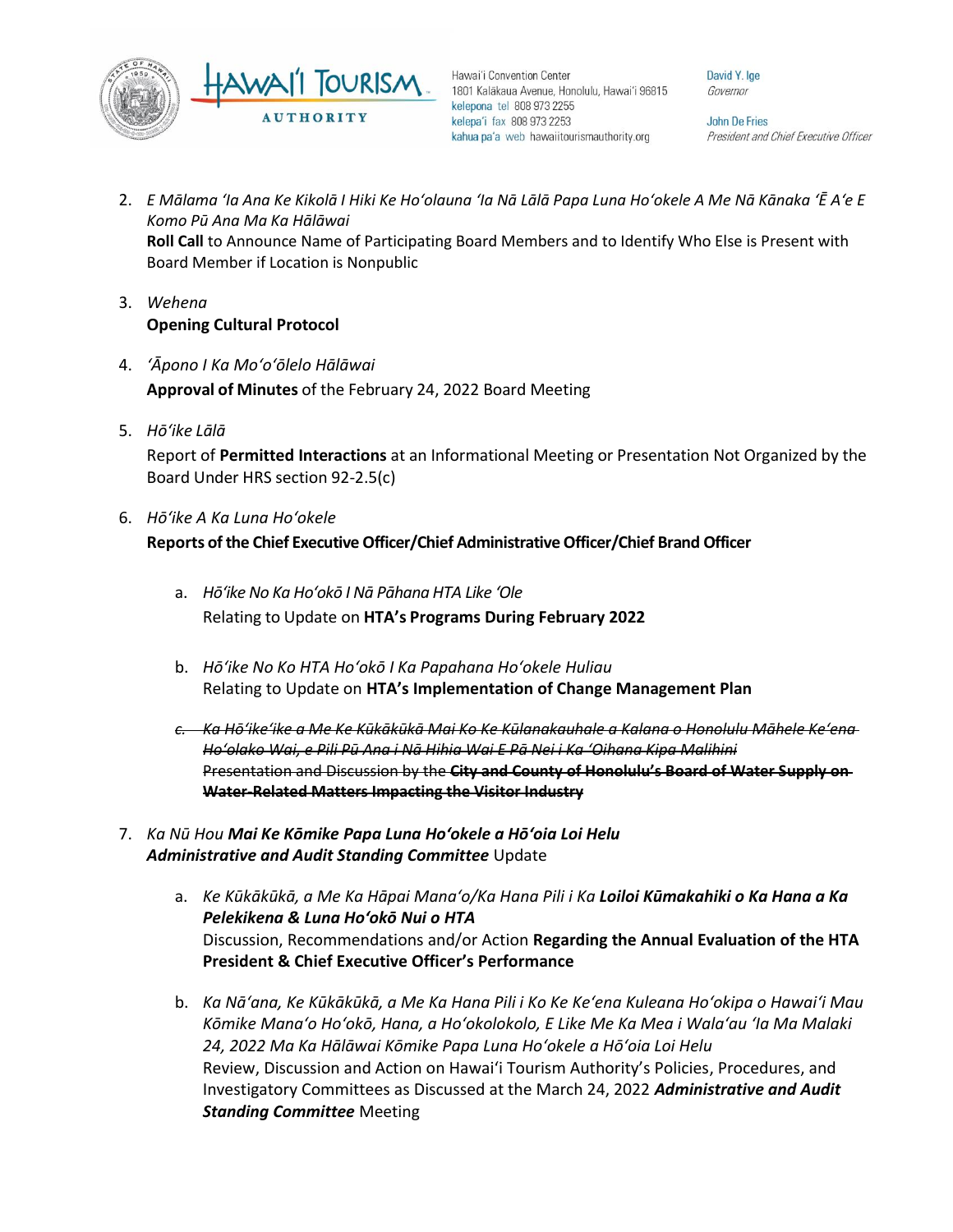

David Y. Ige Governor

John De Fries President and Chief Executive Officer

- 8. *Ka Nū Hou Mai Ka Hālāwai Kūmau ʻo Hoʻokahua Hoʻokahua Hawai'i Standing Committee* Report and Update
	- a. *Ke Kūkākūkā a Me Ka Hana Pili i Ka Manaʻo i Hāpai ʻIa Ma Ka Hālāwai Hoʻokahua Kūmau No Ka Hoʻokumu Hou ʻAna i Ka Polokalamu Hoʻōla Moʻomeheu Hawaiʻi Ma Nā Wahi i Loko o Nā Hokele, e Like Me Ka Mea i Walaʻau ʻIa Ma Ka Hālāwai o Malaki 28, 2022* Discussion and/or Action on the Recommendation by the *Hoʻokahua Hawai'i Standing Committee* on Reinstating the Resort Area Hawaiian Culture Initiative Program in 2022 as Presented at the March 28, 2022 Meeting
- 9. *Hōʻike No Ke Kōmike Moʻohelu Kālā, ʻOihana Kālā, A Me Ke Kikowaena Hālāwai* Report and Update by the *Budget, Finance, and Convention Center Standing Committee*
	- a. *Hōʻike, Kūkākūkā A Hoʻoholo No Nā Moʻokālā* Discussion and Action on the Recommendation by the *Budget, Finance, and Convention Center Standing Committee* on the HTA's Financial Report for February 2022 as Presented at the March 29, 2022 Meeting
	- b. *Ke Kūkākūkā a me Ka Hana Pili i Ka Manaʻo i Hāpai ʻIa Ma Ka Hālāwai o Ke Kōmike Moʻohelu Kālā, ʻOihana Kālā, a Me Ke Kikowaena Hālāwai No Nā Palapala Hōʻike Waiwai o Pepeluali 2022 o Ke Kikowaena Hālāwai, a me Ka Nū Hou No Ko Ke Kikowaena Hālāwai Papa Hana CIP He 6 Makahiki Ka Lōʻihi, e Like Me Ka Mea i Hōʻike ʻIa Ma Ka Hālāwai o Malaki 29, 2022*

Discussion and Action on the Recommendation by the *Budget, Finance, and Convention Center Standing Committee* on the Hawai'i Convention Center's February 2022 Financial Report and Update on the Hawai'i Convention Center's 6-Year CIP Plan as Presented at the March 29, 2022 Meeting

- c. *Ke Kūkākūkā a Me Ka Hana Pili i Ka Manaʻo i Hāpai ʻIa e Ke Kōmike Moʻohelu Kālā, ʻOihana Kālā, a Me Ke Kikowaena Hālāwai Pili i Ke Noi No Ka Hoʻohana ʻAna i Ka Moʻohelu Kālā o Ka Makahiki ʻAuhau 2022 Mai Ka Hoʻomōhala Ala Hele, i Ka Polokalamu Hoʻōla Moʻomeheu Hawaiʻi, He Noi o Ka \$250,000 Ka Nui, No Ke Kākoʻo ʻAna i Nā Hana Pili i Ka DMAP, e Like Me Ka Mea i Hōʻikeʻike ʻIa Ma Ka Hālāwai o Malaki 29, 2022* Discussion and Action on the Recommendation by the *Budget, Finance, and Convention Center Standing Committee* to Reallocate FY22 Funds from Route Development to Resort Area Hawaiian Culture Initiative in the Amount of \$250,000 to Support DMAP-Related Activities as Presented at the March 29, 2022 Meeting
- d. *Ke Kūkākūkā a Me Ka Hana Pili i Ka Manaʻo i Hāpai ʻIa e Ke Kōmike Moʻohelu Kālā, ʻOihana Kālā, a Me Ke Kikowaena Hālāwai Pili i Ke Noi No Ka Hoʻohana ʻAna i Ka Moʻohelu Kālā o Ka Makahiki ʻAuhau 2022 Mai GoHawaii, No Nā Hana Haʻuki i Hoʻokaʻawale ʻOle ʻIa, He Noi o Ka \$167,000 Ka Nui, No Ka Hoʻonui ʻAna i Ka Huinanui o Ke Kālā i Ka \$1,500,000 e Kākoʻo Ai i Ka Palapala Haʻuki RFP, e Like Me Ka Mea i Hōʻikeʻike ʻIa Ma Ka Hālāwai o Malaki 29, 2022* Discussion and Action on the Recommendation by *the Budget, Finance, and Convention*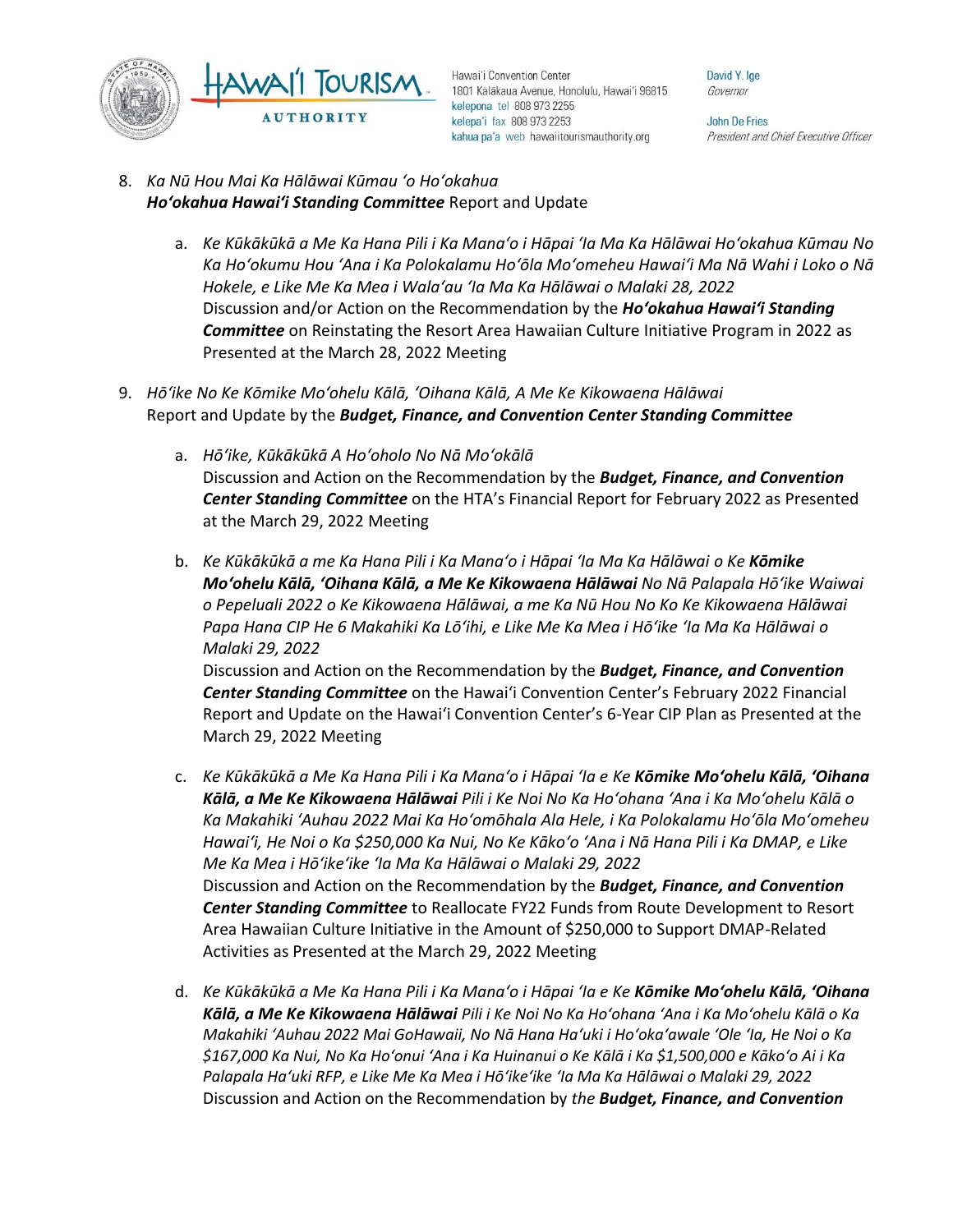



David Y. Ige Governor

John De Fries President and Chief Executive Officer

**Center Standing Committee** to Reallocate FY22 Funds from GoHawaii to Sports Unallocated in the Amount of \$167,000 to Increase the Total Funding in Support of the Sports RFP to \$1,500,000 as Presented at the March 29, 2022 Meeting

- e. *Ke Kūkākūkā a Me Ka Hana Pili i Ka Manaʻo i Hāpai ʻIa e Ke Kōmike Moʻohelu Kālā, ʻOihana Kālā, a Me Ke Kikowaena Hālāwai Pili i Ke Noi No Ka Hoʻohana ʻAna i Ka Moʻohelu Kālā o Ka Makahiki ʻAuhau 2022 Mai GoHawaii, No LPGA, He Noi o Ka \$500,000 Ka Nui, e Kākoʻo Ai i Ka Hoʻokūkū Kahului ʻo LPGA Lotte, e Like Me Ka Mea i Hōʻikeʻike ʻIa Ma Malaki 29, 2022* Discussion and Action on the Recommendation by the *Budget, Finance, and Convention Center Standing Committee* to Reallocate FY22 Funds from GoHawaii to LPGA in the Amount of \$500,000 to Support the LPGA Lotte Championship as Presented at the March 29, 2022 Meeting
- f. *Ke Kūkākūkā a me Ka Hana Pili i Ka Manaʻo i Hāpai ʻIa e Ke Kōmike Moʻohelu Kālā, ʻOihana Kālā, a Me Ke Kikowaena Hālāwai Pili i Ke Noi e Hoʻohana i Ka Moʻohelu Kālā o Ka Makahiki ʻAuhau 2022 Mai GoHawaii, No Kekahi Hana Hokona, He Noi o Ke \$43,000 Ka Nui, e Kākoʻo Ai i Ke Kaʻina Hana Hoʻomāhelehele Hokona, e Like Me Ka Mea i Hōʻikeʻike ʻIa Ma Ka Hālāwai o Malaki 29, 2022*

Discussion and Action on the Recommendation by the *Budget, Finance, and Convention Center Standing Committee* to Reallocate FY22 Funds from GoHawaii to Marketing Opportunity Fund in the Amount of \$43,000 to Support the Market Allocation Platform as Presented at the March 29, 2022 Meeting

g. *Ke Kūkākūkā a me Ka Hana Pili i Ka Manaʻo i Hāpai ʻIa e Ke Kōmike Moʻohelu Kālā, ʻOihana Kālā, a Me Ke Kikowaena Hālāwai No Ke Kākoʻo ʻAna i Ka Moʻohelu Kālā e Kākoʻo Ana i Ka Hoʻāno Hou ʻAna i Ko Ka Hale ʻAha Noiʻi No Ka Wā e Hiki Mai Ana, e Like Me Ka Mea i Hōʻikeʻike ʻIa Ma Ka Hālāwai o Malaki 29, 2022* Discussion and Action on the Recommendation by the *Budget, Finance, and Convention Center Standing Committee* for the Funding to Support an Update of the Hawai'i

Convention Center Futures Study as Presented at the March 29, 2022 Meeting

10. *Hōʻike ʻIkepili Noiʻi ʻOihana Hoʻomākaʻikaʻi*

Presentation and Discussion of **Current Market Insights and Conditions in Hawai'i and Key Major Hawai'i Tourism Markets**

#### 11. *Hōʻike No Ke Kōmike Alowelo* Report by the *Branding Standing Committee* of their Meeting held on March 30, 2022

*a. Ke Kūkākūkā a Me Ka Hana Pili i Ka Manaʻo i Hāpai ʻIa e Ke Kōmike Alowelo Pili i Nā Lula Alowelo a Hokona No Ke Keʻena Kuleana Hoʻokipa o Kina a me Ke Keʻena Kuleana Hoʻokipa o Kōlea no ka Hapahā ʻElua o ka Makahiki 2022, e Like Me Ka Mea i Hōʻikeʻike ʻIa Ma Ka Hālāwai o Malaki 30, 2022* Discussion and Action on Recommendation by the *Branding Standing Committee* on the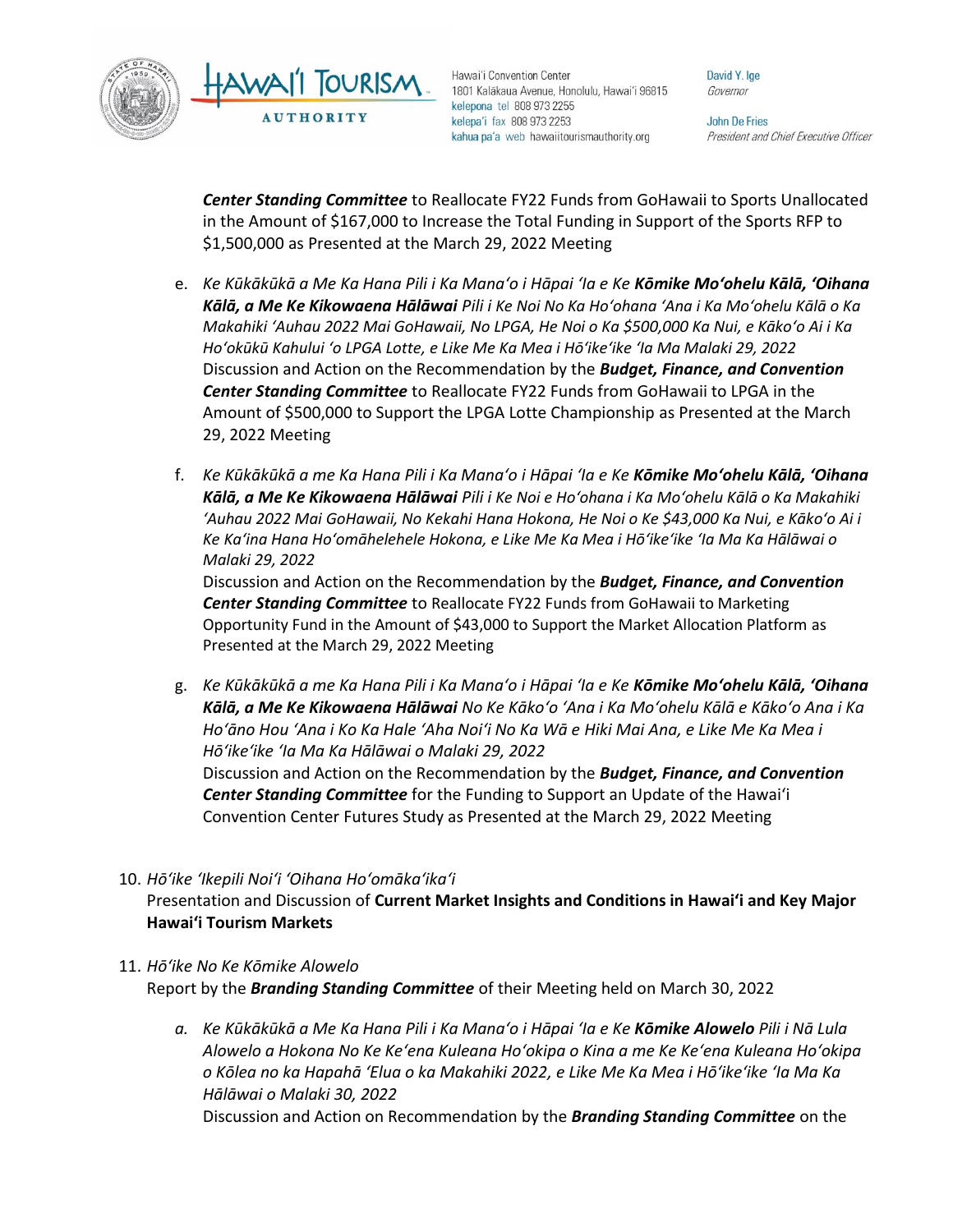

David Y. Ige Governor

**John De Fries** President and Chief Executive Officer

Hawaii Tourism China and Hawaii Tourism Korea Brand Marketing & Management Guidelines for Q2 2022 as Presented at the March 30, 2022 Meeting

- b. *Ke Kūkākūkā a Me Ka Hana Pili i Ka Manaʻo i Hāpai ʻIa e Ke Kōmike Alowelo Pili i Ka Hoʻokūkū LPGA Lotte 2022 e Mālama ʻIa Ana Ma ʻApelila,e Like Me Ka Mea i Hōʻikeʻike ʻIa Ma Ka Hālāwai o Malaki 30, 2022* Discussion and Action on the Recommendation by the *Branding Standing Committee* on the Ladies Professional Golf Association (LPGA) Lotte Championship 2022 to be Held in April as Presented at the March 30, 2022 Meeting
- 12. *Ka Nū Hou No Ka ʻAhaʻōlelo E Pili Pū Ana I Ke Kau ʻAhaʻōlelo 2022 A Me Nā Pila E Pili Pū Ana I Ke Keʻena Kuleana Hoʻokipa o Hawaiʻi* **Legislative Update** on the 2022 Legislative Session and Related Bills Relevant to the Hawaiʻi Tourism Authority
	- a. *Ka Hōʻikeʻike, Ke Kūkākūkā, a Me Ka Hana Pili i Ka MOU Ma Waena o HTA A Me Ke Kalana e Pili Pū Ana i Nā Hana Nui/ʻUʻuku o Ka Papahana Mālama ʻĀina Hoʻokipa* Presentation, Discussion, and Action on Memorandum of Understandings (MOU) between HTA and Counties Related to the Destination Management Action Plans (DMAP) Actions and Sub-Actions
- 13. *Ke Kuleana Hou* **New Business**
- 14. *Panina* Closing Cultural Protocol
- 15. *Ho'oku'u* Adjournment

*\*\*\* ʻAha Hoʻokō: Ua hiki i ka Papa Alakaʻi ke mālama i kekahi hālāwai kūhelu i kū i ka Hawaiʻi Revised Statutes (HRS) § 92-4. E mālama ʻia kēia hālāwai kūhelu nei ma lalo o ka § 92-5 (a)(4), § 92-5 (a)(8) and §201B-4(a)(2) no ka pono o ko ka Papa Alakaʻi kūkā a hoʻoholo ʻana i nā nīnūnē a nīnau i pili i ko ka Papa Alakaʻi kuleana me ko ka Papa Alakaʻi loio. He hālāwai kūhelu kēia i ʻole paulele ʻia ka ʻikepili a i mea hoʻi e mālama kūpono ai ko Hawaiʻi ʻano, he wahi i kipa mau ʻia e nā malihini.*

**\*\*\* Executive Session:** The Board may conduct an executive session closed to the public pursuant to Hawai'i Revised Statutes (HRS) § 92-4. The executive session will be conducted pursuant to HRS § 92-5 (a) (2), § 92-5 (a)(4), § 92-5 (a)(8) and §201B-4(a)(2) for the purpose of consulting with the board's attorney on questions and issues pertaining to the board's powers, duties, privileges, immunities, and liabilities; to consider hiring and evaluation of officers or employees, where consideration of matters affecting privacy will be involved; and to discuss information that must be kept confidential to protect Hawai'i's competitive advantage as a visitor destination.